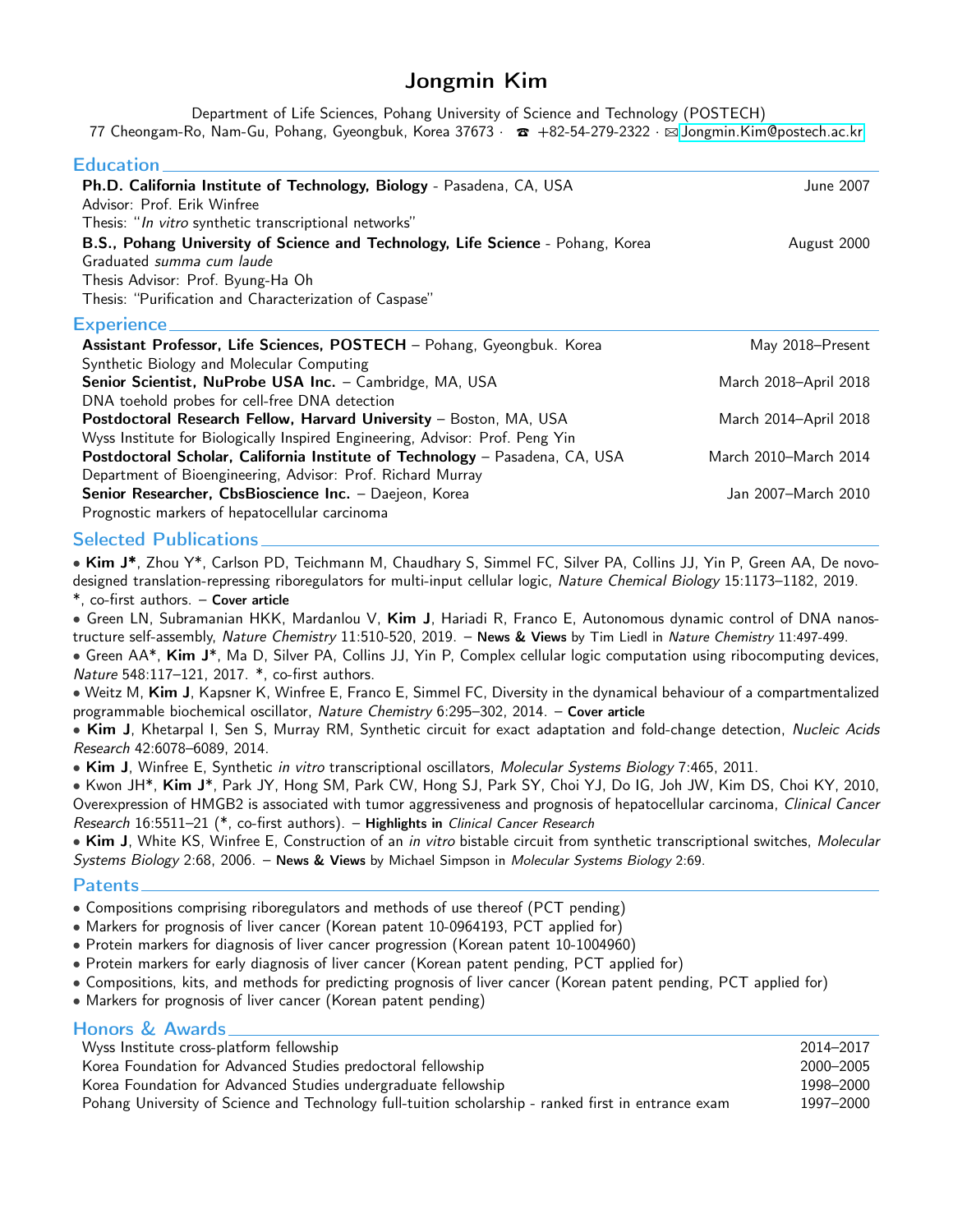# Professional Service & Activities

• Reviewer for Nature Chemistry, Chemical Science, ACS Synthetic Biology, Nucleic Acids Research, IEEE Transactions on Biomedical Circuits and Systems, New Generation Computing, IEEE Conference on Decision and Control, IEEE American Control Conference, IEEE European Control Conference, International Conference on DNA Computing and Molecular Programming

• Organizer for an all-day wet lab tutorial "Genelets: synthetic in vitro transcriptional circuits" with Josh Bishop and Elisa Franco for 17th international conference on DNA computing and molecular programming in 2011

• Instructor for cell-free extract preparation with Anu Thubagere as part of "Cell-free TX-TL systems for synthetic biology" workshop at California Insititute of Technology in 2013

### Selected Presentations

• Complex cellular logic computation using ribocomputing devices, Gordon Research Seminar - Synthetic Biology, 2017.

• Complex cellular logic computation using ribocomputing devices, The First CompuGene Symposium, 2017.

• Complex cellular logic computation using ribocomputing devices, The 14th Annual Conference on Foundations of Nanoscience, 2017.

• Complex cellular logic computation using ribocomputing devices, Engineering Biology Research Consortium retreat, 2017.

• Ribocomputing devices for sophisticated in vivo logic computation, The 3rd ACM International Conference on Nanoscale Computing and Communication, 2016.

• Ribocomputing devices for sophisticated in vivo logic computation, The 22nd International Conference on DNA Computing and Molecular Programming, 2016.

• RNA information processors for complex in vivo logic computation. The 7th Molecular Programming Project workshop, 2016.

• Ribocomputers for *in vivo* logic computation, Pohang University of Science and Technology, 2015.

• Global dynamical structure reconstruction from subnetwork dynamical structure reconstruction: Applications to biochemical reaction networks, IEEE Conference on Decision and Control, 2015.

• In vivo application of an inhibitory RNA aptamer against T7 RNA polymerase, The 2nd annual winter q-bio meeting, 2014.

• Synthetic circuit for exact adaptation and fold-change detection, The 19th International Conference on DNA Computing and Molecular Programming, 2013.

• Synthetic biology: Bottom-up approaches and applications, Yonsei University, 2013.

• Synthetic biology: Bottom-up approaches and applications, Seoul National University, 2013.

• Programmability of synthetic transcriptional networks, The 4th Molecular Programming Project workshop, 2012.

- Neural network computation with DNA circuits, International Brain Research Symposium, 2012.
- Synthetic biology: Bottom-up approaches and applications, Pohang University of Science and Technology, 2012.

• Analysis and design of a synthetic transcriptional network for exact adaptation, IEEE Biomedical Circuits and Systems Conference, 2011.

• Workshop: "Genelets: synthetic in vitro transcriptional circuits", The 17th international conference on DNA computing and molecular programming, 2011.

• Molecular classification and prediction of survival in hepatocellular carcinoma patients by gene expression profiling, Pohang University of Science and Technology, 2011.

- In vitro synthetic oscillators, Non-coding RNAs & Synthetic Biology, 2009.
- In vitro synthetic oscillators, Synthetic biology 4.0, 2008.

• In vitro synthetic oscillators, BiosysBio, 2008. - Best synthetic biology presentation award

# Full List of Publications

### **Journals**

- 1. Heo T<sup>†</sup>, Kang H<sup>†</sup>, Choi S<sup>†</sup>, **Kim J\***, Detection of pks island mRNAs using toehold sensors in *Escherichia coli*, *Life*  $11:1280$ ,  $2021.$  <sup>†</sup>, co-first authors.
- 2. Yeung E, Kim J, Yuan Y, Gonçalves J, Murray RM, Data-driven network models for genetic circuits from time-series data with incomplete measurements, Journal of the Royal Society Interface 18:20210413, 2021.
- 3. Hong S<sup>†</sup>, Jeong D<sup>†</sup>, Ryan J<sup>†</sup>, Foo M\*, Tang X\*, **Kim J\***, Design and evaluation of synthetic RNA-based incoherent feed-forward loop circuits, *Biomolecules* 11:1182, 2021. <sup>†</sup>, co-first authors. \*, co-corresponding authors.
- 4. Pieters PA, Nathalia BL, van der Linden AJ, Yin P, Kim J\*, Huck WTS\*, de Greef TFA\*, Cell-free characterization of coherent feed-forward loop-based synthetic genetic circuits, ACS Synthetic Biology 10:1406–1416, 2021. \*, cocorresponding authors.
- 5. Hong S†, Kim J†, **Kim J**, Multilevel gene regulation using switchable transcription terminator and toehold switch in Escherichia coli, Applied Sciences 11:4532, 2021. <sup>†</sup>, co-first authors.
- 6. Kim J\*, Quijano JF, Kim J, Yeung E, Murray RM, Synthetic logic circuits using RNA aptamer against T7 RNA polymerase, Biotechnology Journal, 2021.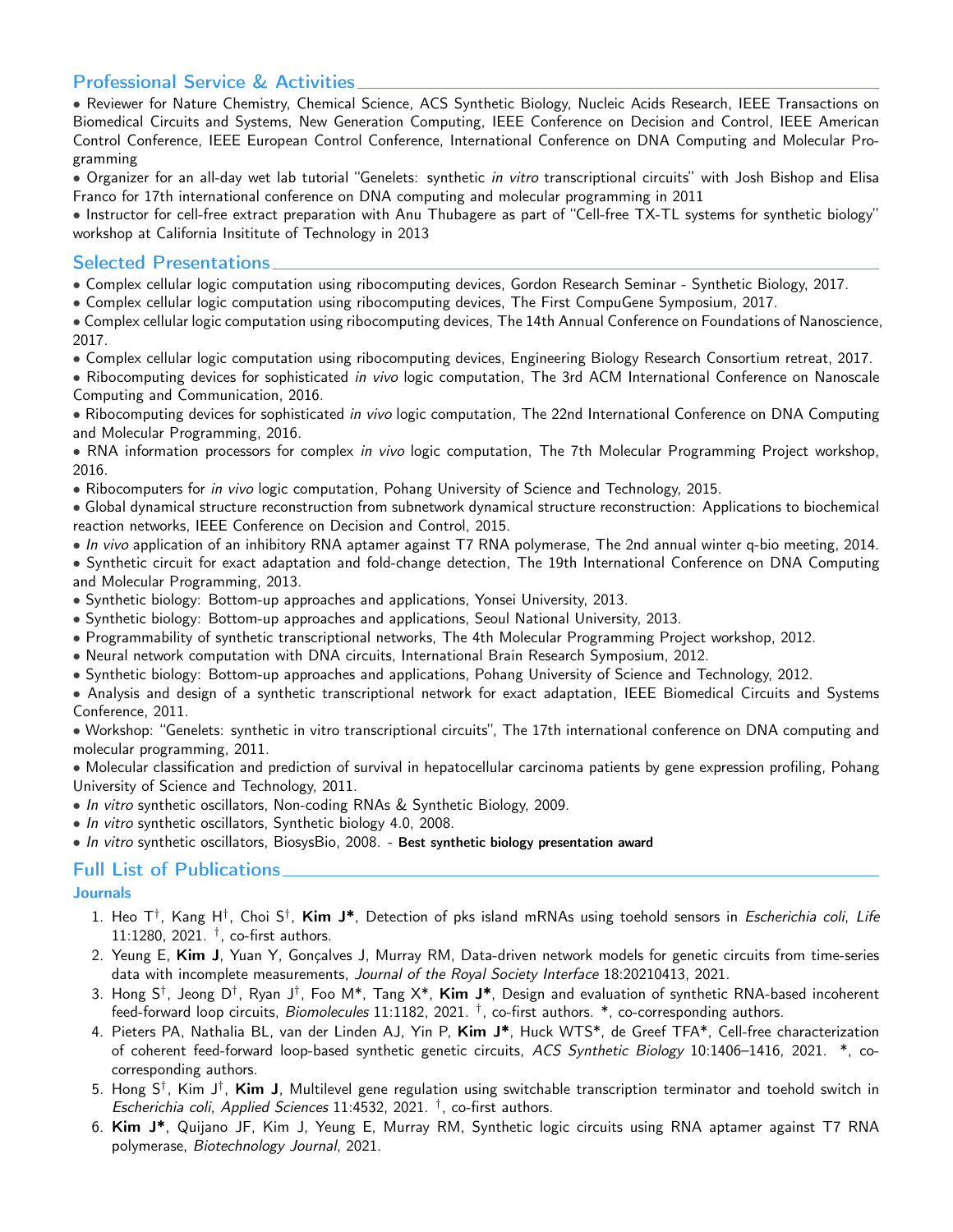- 7. Hwang Y, Kim SG, Jang S, Kim J\*, Jung GY\*, Signal amplification and optimization of riboswitch-based hybrid inputs by modular and titratable toehold switches, Journal of Biological Engineering 15:11, 2021. \*, co-corresponding authors.
- 8. Paulino NMG, Foo M, Kim J, Bates DG, On the stability of nucleic acid feedback control systems, Automatica 119:109103, 2020.
- 9. Kim J, Franco E, RNA nanotechnology in synthetic biology, Current Opinion in Biotechnology 63:135–141, 2020.
- 10. Kim J\*, Zhou Y\*, Carlson PD, Teichmann M, Chaudhary S, Simmel FC, Silver PA, Collins JJ, Yin P, Green AA, De novo-designed translation-repressing riboregulators for multi-input cellular logic, Nature Chemical Biology 15:1173–1182, 2019. \*, co-first authors. – Cover article
- 11. Jin M, Garreau N, Kim Y, Kim J\*, Yin P\*, Programmable CRISPR-Cas repression, activation, and computation with sequence-independent targets and triggers, ACS Synthetic Biology 8:1583-1589, 2019. \*, co-corresponding authors.
- 12. Paulino NMG, Foo M, Kim J, Bates DG, PID and state feedback controllers using DNA strand displacement reactions, IEEE Control Systems Letters 3:805-810, 2019.
- 13. Paulino NMG, Foo M, Kim J, Bates DG, Robustness analysis of a nucleic acid controller for a dynamic biomolecular process using the structured singular value, Journal of Process Control 78:34-44, 2019.
- 14. Jeong D\*, Klocke M\*, Agarwal S, Kim J, Choi S, Franco E, Kim J, Cell-Free Synthetic Biology Platform for Engineering Synthetic Biological Circuits and Systems, Methods and Protocols 2:39, 2019. \*, co-first authors.
- 15. Green LN, Subramanian HKK, Mardanlou V, Kim J, Hariadi R, Franco E, Autonomous dynamic control of DNA nanostructure self-assembly, Nature Chemistry 11:510-520, 2019. - News & Views by Tim Liedl in Nature Chemistry 11:497-499.
- 16. Kim J, Green AA, Yin P, Ribocomputing: Cellular logic computation using RNA devices, Biochemistry 57:883–885, 2018.
- 17. Mardanlou V, Yaghoubi KC, Green LN, Subramanian HK, Hariadi RF, Kim J, Franco E, A coarse-grained model captures the temporal evolution of DNA nanotube length distributions, Natural Computing 17:183–199, 2018.
- 18. Green AA\*, Kim J\*, Ma D, Silver PA, Collins JJ, Yin P, Complex cellular logic computation using ribocomputing devices, Nature 548:117–121, 2017. \*, co-first authors.
- 19. Foo M, Kim J, Kim J, Bates DG, Proportional-integral degradation (PI-Deg) control allows accurate tracking of biomolecular concentrations with fewer chemical reactions, IEEE Life Sciences Letters 2:55-58, 2016.
- 20. Cuba C, Giordano G, Kim J, Blanchini F, Franco E, Molecular titration promotes oscillations and bistability in minimal network models with monomeric regulators, ACS Synthetic Biology 5:321–333, 2016.
- 21. Takahashi M, Chappell J, Hayes C, Sun ZZ, Kim J, Singhal V, Spring K, Al-Khabouri S, Fall C, Noireaux V, Murray RM, Lucks J, Rapidly characterizing the fast dynamics of RNA genetic circuitry with cell-free transcription-translation (TX-TL) systems, ACS Synthetic Biology 4:503–515, 2015.
- 22. Yordanov B, Kim J, Petersen R, Shudy A, Kulkarni VV, Phillips A, Computational design of nucleic acid feedback control circuits, ACS Synthetic Biology 3:600–616, 2014.
- 23. Kim J, Khetarpal I, Sen S, Murray RM, Synthetic circuit for exact adaptation and fold-change detection, Nucleic Acids Research 42:6078–6089, 2014.
- 24. Siegal-Gaskins D<sup>\*</sup>, Tuza ZA<sup>\*</sup>, Kim J<sup>\*</sup>, Noireaux V, Murray RM, Resource usage and gene circuit performance characterization in a cell-free 'breadboard', ACS Synthetic Biology 3:416-425, 2014. \*, co-first authors.
- 25. Kulkarni VV, Kharisov E, Hovakimyan N, Kim J, Load capacity improvements in nucleic acid based systems using partially open feedback control, ACS Synthetic Biology 3:617–626, 2014.
- 26. Weitz M, Kim J, Kapsner K, Winfree E, Franco E, Simmel FC, Diversity in the dynamical behaviour of a compartmentalized programmable biochemical oscillator, Nature Chemistry 6:295-302, 2014. - Cover article
- 27. Subsoontorn  $P^*$ , Kim  $J^*$ , Winfree E, Ensemble Bayesian analysis of bistability in a synthetic transcriptional switch, ACS Synthetic Biology 1:299–316, 2012. \*, co-first authors.
- 28. Lee D, Do IG, Choi K, Sung CO, Jang KT, Choi D, Heo JS, Choi SH, Kim J, Park JY, Cha HJ, Joh JW, Choi KY, Kim DS, The expression of phospho-AKT1 and phospho-mTOR is associated with a favorable prognosis independent of PTEN expression in intrahepatic cholangiocarcinomas, Modern Pathology 25:131–139, 2012.
- 29. Cha HJ, Kim J, Hong SJ, Hong SM, Park JH, Kim ES, Choi YJ, Do IG, Joh JW, Kim DS, Choi KY, Overexpression of renal tumor antigen is associated with tumor invasion and poor prognosis of hepatocellular carcinoma, Annals of Surgical Oncology Suppl 3:S404–11, 2012.
- 30. Franco E, Friedrichs E, Kim J, Jungmann R, Murray RM, Winfree E, Simmel FC, Timing molecular motion and production with a synthetic transcriptional clock, Proceedings of the National Academy of Sciences USA 108:E784-E793, 2011. – Highlights in Biopolymers
- 31. Kim J, Winfree E, Synthetic in vitro transcriptional oscillators, Molecular Systems Biology 7:465, 2011.
- 32. Kwon JH\*, Kim J\*, Park JY, Hong SM, Park CW, Hong SJ, Park SY, Choi YJ, Do IG, Joh JW, Kim DS, Choi KY, Overexpression of HMGB2 is associated with tumor aggressiveness and prognosis of hepatocellular carcinoma, Clinical Cancer Research 16:5511–21, 2010. \*, co-first authors. – Highlights in Clinical Cancer Research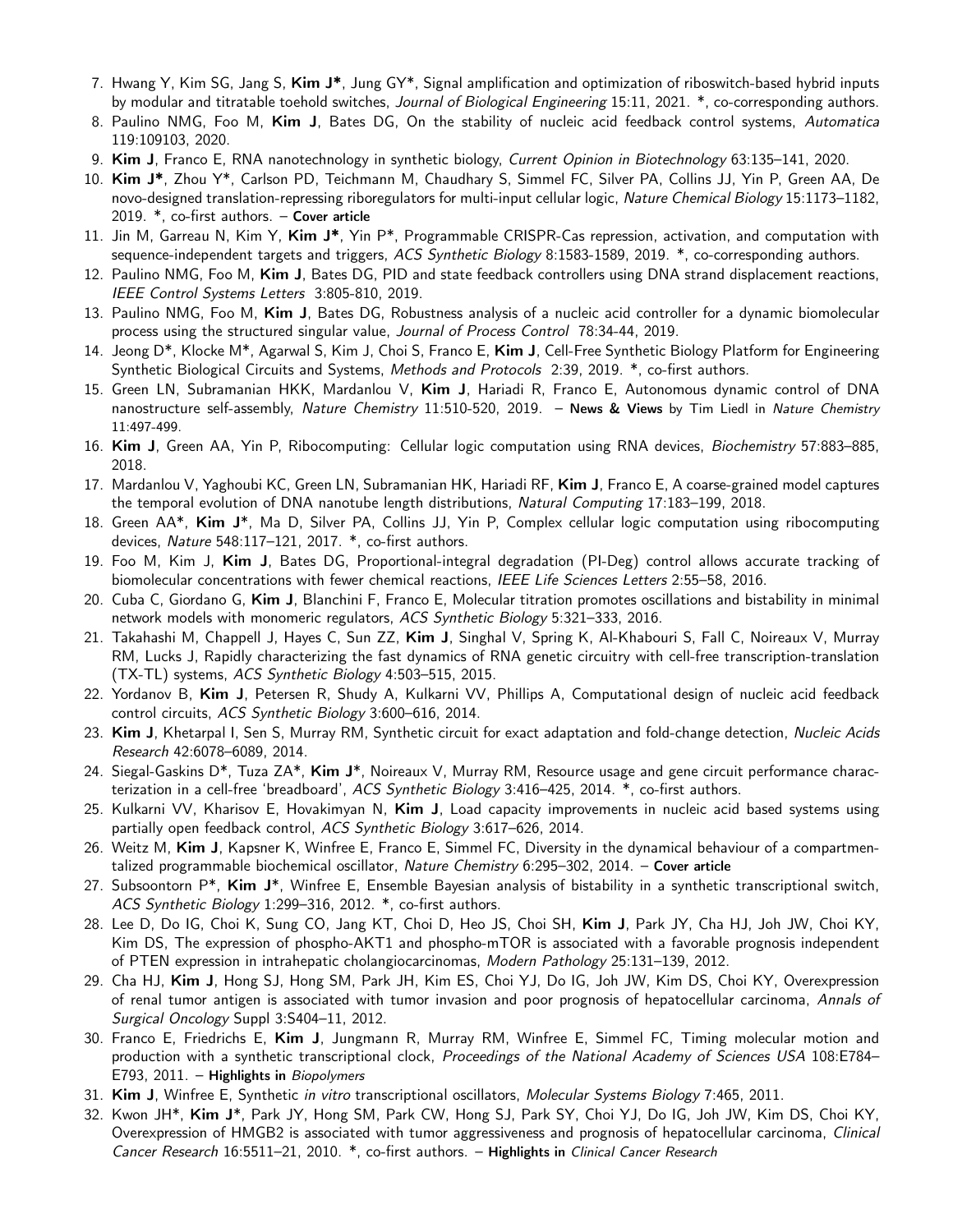- 33. Kim J, Hong SJ, Park JY, Park JH, Yu YS, Park SY, Lim EK, Choi KY, Lee EK, Paik SS, Lee KG, Wang HJ, Do IG, Joh JW, Kim DS, Epithelial-mesenchymal transition gene signature to predict clinical outcome of hepatocellular carcinoma, Cancer Science 101:1521-28, 2010. - A prognostic test (OncoHepa<sup>Test</sup>) based on this study is licensed as new health technology by Ministry of Health and Welfare in Korea (Ministry of Health and Welfare Notice 2010-83)
- 34. Kim J\*, Kim JM\*, Hong SJ, Park JH, Park SY, Hwang T, Yi GS, Kim SH, Cho EY, Joh JW, Park JY, Kim DS, Increased expression of autophagy protein Beclin1 and LC3 in high-grade hepatocellular carcinoma and metastatic carcinoma, Biochip Journal 3:316–25, 2009. \*, co-first authors.
- 35. Hong SJ\*, Kim J\*, Park JH, Lim EK, Kim J, Choi YJ, Gu H, Kim SW, Choi KY, Joh JW, Kim DS, Proteomic profiling of human hepatocellular carcinoma tissues by two-dimensional electrophoresis and mass spectrometry, Biochip Journal 3:237–48, 2009. \*, co-first authors.
- 36. Kim J, Hong SJ, Park JH, Lee CB, Kim SW, Gu H, Choi GS, Kwon CHD, Joh JW, Kim DS, Real-time reverse transcription PCR analysis for validation of transketolase gene in hepatocellular carcinoma tissues, Biochip Journal 3:130–8, 2009.
- 37. Kim J, Hong SJ, Park JH, Park SY, Kim SW, Cho EY, Do IG, Joh JW, Kim DS, Expression of cystathionine betasynthase is downregulated in hepatocellular carcinoma and associated with poor prognosis, Oncology Reports 21:1449– 54, 2009.
- 38. Kim J, Hong SJ, Lim EK, Yu YS, Kim SW, Roh JH, Do IG, Joh JW, Kim DS, Expression of nicotinamide Nmethyltransferase in hepatocellular carcinoma is associated with poor prognosis, Journal of Experimental and Clinical Cancer Research 28:20, 2009.
- 39. Kim J, White KS, Winfree E, Construction of an in vitro bistable circuit from synthetic transcriptional switches, Molecular Systems Biology 2:68, 2006. – News & Views by Michael Simpson in Molecular Systems Biology 2:69.

#### Conference Papers & Book Chapters

- 1. Samaniego CC, Kim J, Franco E, Sequestration and delays enable the synthesis of a molecular derivative operator, IEEE Conference on Decision and Control, p. 5106-5112, 2020.
- 2. Paulino NMG, Foo M, de Greef TFA, Kim J, Bates DG, Minimally complex nucleic acid feedback control systems for first experimental implementations, International Federation of Automatic Control, p. 16745-16752, 2020.
- 3. Paulino NMG, Foo M, Kim J, Bates DG, PID and state feedback controllers using DNA strand displacement reactions, IEEE Conference on Decision and Control, p., 2019.
- 4. Paulino NMG, Foo M, Kim J, Bates DG, Uncertainty modelling and stability robustness analysis of nucleic acid-based feedback control systems, IEEE Conference on Decision and Control, p. 1077-1082, 2018.
- 5. Jafarnejadsani H, Kim J, Kulkarni VV, Hovakimyan N, Load capacity improvements in nucleic acid based systems using discrete-time feedback control, The 5th International Conference on Control, Decision and Information Technology  $(CoD/T)$ , p. 1–6, 2018.
- 6. Green AA, Kim J, Ma D, Silver PA, Collins JJ, Yin P, Ribocomputing devices for sophisticated in vivo logic computation, The 3rd ACM International Conference on Nanoscale Computing and Communication, p. 11, 2016.
- 7. Mardanlou V, Green LN, Subramanian HK, Hariadi RF, Kim J, Franco E, A coarse-grained model of DNA nanotube population growth, The 22nd International Conference on DNA Computing and Molecular Programming, p. 135–147, 2016.
- 8. Jafarnejadsani H, Kim J, Hovakimyan N, Kulkarni VV, Load capacity improvements in transcriptional systems using discrete-time L1-adaptive control, Proceedings on 8th International Workshop on Bio-Design Automation, p. 75–76, 2016.
- 9. Foo M, Sawlekar R, Kim J, Bates DG, Stan G-B, Kulkarni V, Biomolecular implementation of nonlinear system theoretic operators, IEEE European Control Conference, p. 1824–1831, 2016.
- 10. Schwarz-Schilling M, Kim J, Cuba C, Weitz M, Franco E, Simmel FC, Building a synthetic transcriptional oscillator, Methods in Molecular Biology 1342:185-199, 2016.
- 11. Yeung E, Kim J, Gonçalves J, Murray RM, Global network identification from reconstructed dynamical structure subnetworks: Applications to biochemical reaction networks, IEEE Conference on Decision and Control, p. 881–888, 2015.
- 12. Tuza ZA, Siegal-Gaskins D, Kim J, Szederkényi G, Analysis-based parameter estimation of an in vitro transcriptiontranslation system, IEEE European Control Conference, p. 1560–1566, 2015.
- 13. Sun ZZ, Kim J, Singhal V, Murray RM, Protein degradation in a TX-TL cell-free expression system using ClpXP protease, Technical Report, 2015.
- 14. Yeung E, Ng A, Kim J, Sun ZZ, Murray RM, Modeling the effects of compositional context on promoter activity in an E. coli extract based transcription-translation system, IEEE Conference on Decision and Control, p. 5405–5412, 2014.
- 15. Sen S, Kim J, Murray RM, Designing robustness to temperature in a feedforward loop circuit, IEEE Conference on Decision and Control, p. 4629–4634, 2014.